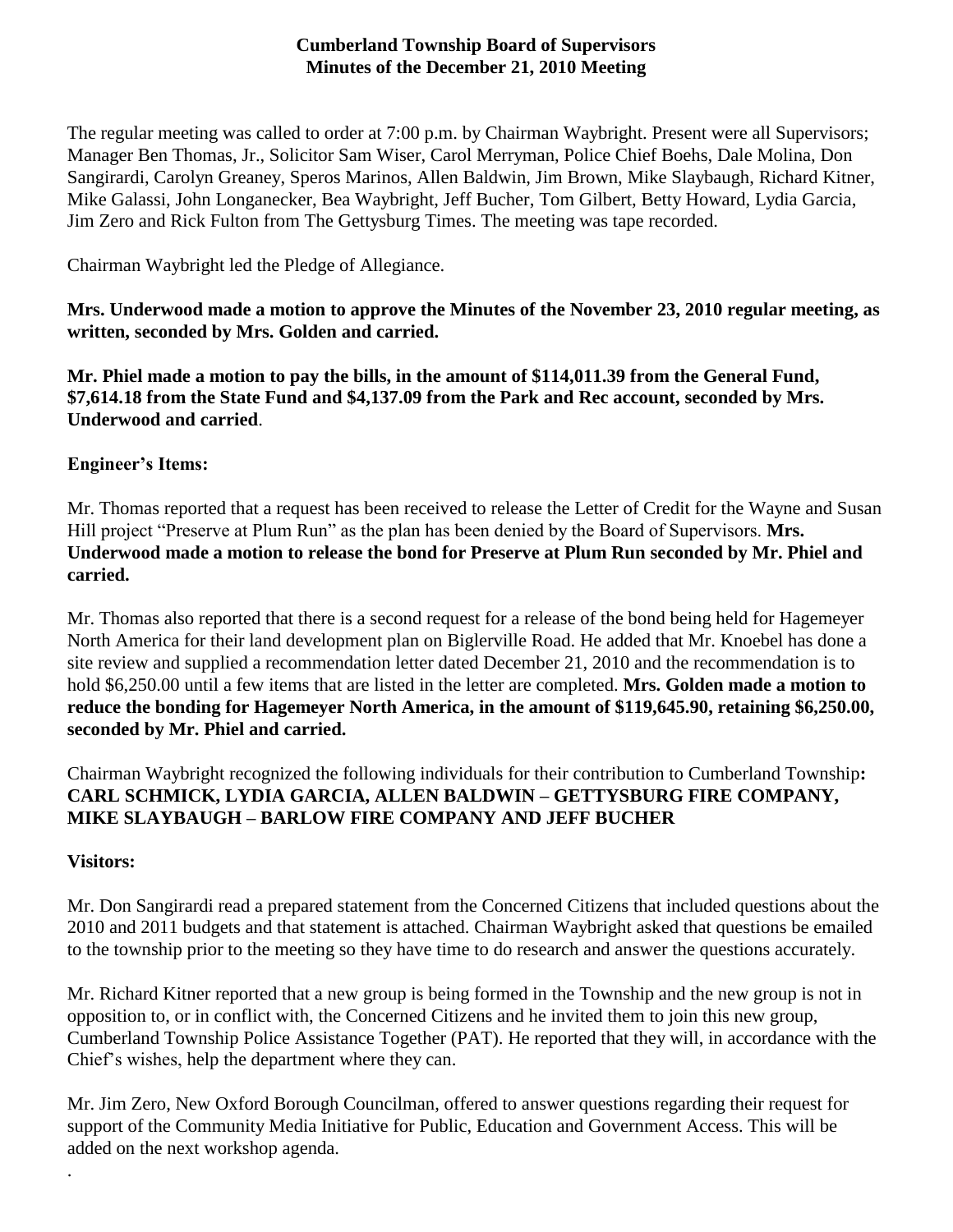Mr. Allen Baldwin, on behalf of the Gettysburg Fire Department, thanked the Township and Police Department for their support.

Mrs. Lydia Garcia stated that she feels that Cumberland Township has the finest Police Department that she has ever encountered and she comes from a Township with a 54-man department. She added that they are kind, attentive and professional and they have been a great help to her and her husband. Mrs. Garcia offered to help the department in any way that she can.

Mr. Speros Marinos, 912 Baltimore Pike, thanked the volunteers of the Township and reported times when there was loud noise coming from The Pike. Mr. Marinos stated that he did not report this to the Liquor Control Board instead he contacted C. L. Hankey LLC. He added that he has received the report from the PA Liquor Control Board from the meeting regarding the enforcement of the Noise Ordinance and he asked the Board not to pursue anything else with C. L. Hankey, LLC within the confines of the PA Liquor Control Board.

Chief Boehs presented a written and oral report of police activities for the month of November including 410 complaints, 20 combined arrests, 27 traffic stops, 13 traffic accidents and 8429 patrol miles. He added that they assisted other agencies 5 times and they were assisted 3 times.

Mr. Martin Healy stated that he had read that the part-time police officers are receiving a cut in pay and he asked if this cut also applied to other Township employees. Mr. Thomas responded that the non-uniformed employees are receiving a wage freeze and a reduction in hours and the full-time police officers are receiving a wage freeze. Mr. Healy urged the Board to reconsider such a drastic cut in the part-time officers' pay.

Ms. Rachel Killeen, Public Financial Management, Inc. presented a Summary of Bank Loan Proposals, for the restructuring of the Township's debt. She reported that they received proposals back from five banks and Orrstown Bank offered the longest fixed term at 10 years and a good rate. She added they would not require the Township to move their bank accounts to them. Mrs. Golden asked her to prepare a scenario where the Township pays a little higher payment in the beginning to save more on the back end of the loan. The Board will take some time to review this information and it will be placed on a workshop agenda. Solicitor Wiser stated that the Township would have to advertise and adopt a debt ordinance and prepare the other necessary paperwork. He asked that the Board authorize this advertisement at their next workshop so he can get the process started in hopes of closing the loan mid-February.

Mr. Thomas reported that this is the first time that the Board will be giving final approval of multiple budgets to make the General Fund a true operational account that is analyzed monthly by the department heads and the Board of Supervisors. He added that the millage rate in 2010 was 5.5 mills and the Township has received revised certified assessed values from Adams County, in the amount of \$723,498,500.00 with a millage rate of 1.4995, and he suggested that the Board round that rate off to 1.5 mills. He added that the 2011 General Fund Budget is projected to end in 12 months with a small surplus of \$3,500.00 and there are no capital expenditures proposed and no excess annual revenues to support depreciation, vehicle or equipment replacement in the future. The General Fund Budget does include a computer upgrade for the office and the replacement of the Code Enforcement Officer's vehicle with a used vehicle. He added that the budget is balanced with approximately 9% in budget cuts. **Mrs. Golden made a motion to make the tax millage rate for 2011 1.5 mills for real estate seconded by Mr. Phiel and carried. Mr. Phiel made a motion to adopt the 2011 General Fund, State Fund, Park and Recreation Fund, Traffic Impact Fund and Capital Reserve Fund budgets seconded by Mrs. Golden and carried. Mrs. Underwood made a motion to adopt the 2011 Tax Resolutions seconded by Mr. Shealer and carried.**